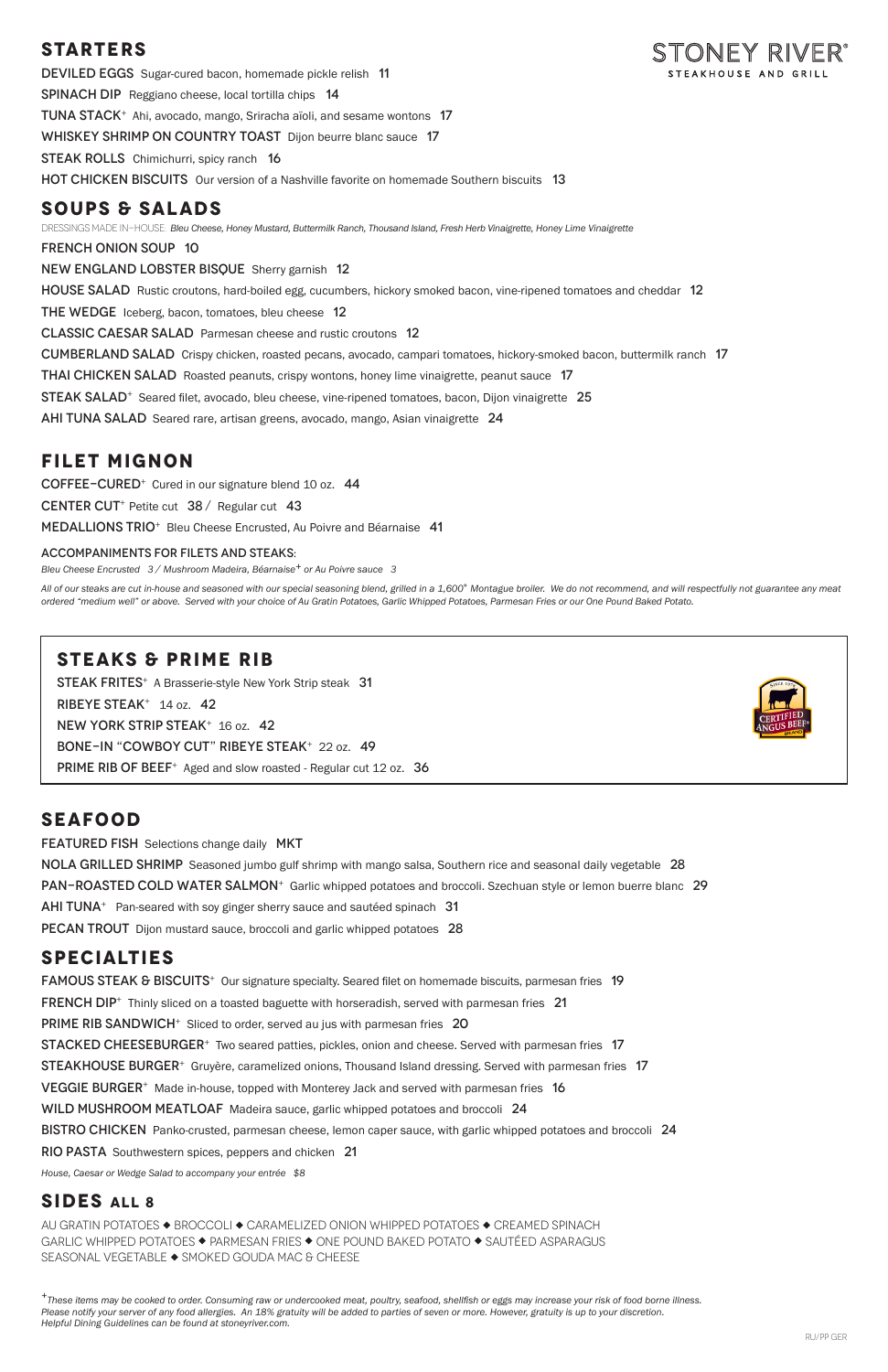# REDS

#### CABERNET SAUVIGNON & CABERNET BLENDS

J. LOHR "LOS OSOS" – Paso Robles 11/41 MARKHAM – Napa Valley 12/45 COLUMBIA CREST "H3" – Horse Heaven Hills 36 FERRARI-CARANO – Sonoma County 45 WHITEHALL LANE - Napa Valley 50 DUCKHORN VINEYARDS – Napa Valley 55 TWOMEY CELLARS – Napa Valley 70 PRIDE MOUNTAIN VINEYARDS - Napa Valley 85 PLUMPJACK - Napa Valley 90

FIRESTONE – Paso Robles 10/37 CH. ST. MICHELLE "INDIAN WELLS" – Columbia Valley 12/45 JOSEPH CARR – Paso Robles 13/49 QUILT – Napa Valley 14/53 AUSTIN HOPE – Paso Robles 15/57 THREE RIVERS – Columbia Valley 40 ROTH *ESTATE* – Alexander Valley 45 STARMONT - Napa Valley 45 HONIG – Napa Valley 65 HALL - Napa Valley 70 NEYERS *NEYERS RANCH* – Napa Valley 78 CHATEAU MONTELENA – Napa Valley 85 JORDAN - Alexander Valley 90 KULETO *ESTATE* – Napa Valley 90 CHALK HILL *ESTATE RED* – Chalk Hill 100 MINER "EMILY'S CUVEE" – Napa Valley 120 CAYMUS VINEYARDS – Napa Valley 125 CADE *HOWELL MOUNTAIN* – Napa Valley 130 LEWIS CELLARS - Napa Valley 135 SEBASTIANI "CHERRY BLOCK" - Sonoma Valley 160 SILVER OAK - Napa Valley 165 PAUL HOBBS - Napa Valley 165 CAYMUS VINEYARDS SPECIAL SELECTION – Napa Valley 240 MERUS – Napa Valley 250 SHAFER *HILLSIDE SELECT* – Stags Leap District 360

#### **MERLOT**

LUCKY STAR – California 10/37 ELOUAN – Oregon 12/45 ANGELS INK – Monterey, California 13/49 BÖEN – Santa Lucia Highlands 14/53 LINCOURT - Sta. Rita Hills 40 CHALONE *ESTATE* – Chalone AVA 45 MEIOM – California 50 ARGYLE – Willamette Valley 52 FOLEY *ESTATE* - Sta. Rita Hills 65

PREDATOR "OLD VINE" - Lodi 11/41 SEGHESIO – Sonoma County 13/49 SALDO – California 40 BERAN – Sonoma County 47 FROG'S LEAP – Napa Valley 55 RIDGE *LYTTON SPRINGS* – Dry Creek Valley 60 ROBERT BIALE "BLACK CHICKEN" – Napa Valley 65

#### PINOT NOIR

WENTE *ESTATE GROWN* – San Francisco Bay 10/37 LINCOURT "STEEL" – Sta. Rita Hills 11/41 CHALK HILL – Russian River Valley 12/45 CHALONE *ESTATE* – Chalone AVA 40 NEWTON "SKYSIDE" – Sonoma County 40 FOLEY *RANCHO SANTA ROSA* – Sta. Rita Hills 45 AU BON CLIMAT – Santa Barbara County 47 ZD – California 55 ROMBAUER – Carneros 58 GARY FARRELL - Russian River Valley 60 PATZ & HALL *DUTTON RANCH* - Sonoma Coast 60 FRANK FAMILY - Napa Valley 62 FERRARI-CARANO *RESERVE* – Carneros, Napa Valley 65 RAMEY – Russian River Valley 65 CAKEBREAD CELLARS – Napa Valley 75 FLOWERS – Sonoma Coast 78 PLUMPJACK RESERVE - Napa Valley 80 DARIOUSH "SIGNATURE" - Napa Valley 88 SHAFER *RED SHOULDER RANCH* – Napa Valley 90 LEWIS CELLARS - Napa Valley 90 CHALK HILL *ESTATE BOTTLED* – Chalk Hill 90 KOSTA BROWNE "ONE SIXTEEN" – Sonoma Coast 92 RAMEY *RITCHIE VINEYARD* – Russian River Valley 100 ZD *RESERVE* – Carneros 105 WEDELL HILLSIDE VINEYARD - Edna Valley 110

GARY FARRELL – Russian River Valley 65 DOMAINE SERENE "YAMHILL CUVEE" – Willamette Valley 70 FLOWERS – Sonoma Coast 80 BELLE GLOS "DAIRYMAN" – Russian River Valley 90 ARGYLE "NUTHOUSE" – Eola-Amity Hills, Oregon 85 BERGSTRÖM SILICE VINEYARD - Newberg, Oregon 110 KOSTA BROWNE – Russian River Valley 150

#### ZINFANDEL

DASHWOOD - Marlborough, New Zealand 11/41 CRAGGY RANGE *TE MUNA ROAD* – Martinborough, New Zealand 13/49 VAVASOUR – Awatere Valley, New Zealand 13/49 HONIG – Napa Valley 40 ROTH *ESTATE* – Alexander Valley 42 CAKEBREAD CELLARS – Napa Valley 50 MERRY EDWARDS – Russian River Valley 65

# RED WINES CONTINUED...

#### OTHER INTERESTING REDS

THE SEEKER MALBEC – Mendoza, Argentina 10/37 INDIA INK *BY KULETO* – Napa Valley 14/53 DON NICANOR "NIETO SENETINER" MALBEC – Argentina 42 ROTH *ESTATE* "HERITAGE" – Sonoma County 45 THE PRISONER – California 70 MARTINELLI *TERRA FELICE* – Russian River Valley 78

## WHITES

#### CHAMPAGNE & SPARKLING

LA MARCA PROSECCO – DOC Vento 10/37 GRUET BRUT – New Mexico 11/41 ARGYLE BRUT 2016 – Willamette Valley 40 DUVAL-LEROY – Reims, France 65 LOUIS ROEDERER BRUT PREMIER – Reims, France 70 POL ROGER RESERVE - Epernay, France 80 VEUVE CLICQUOT YELLOW LABEL – Reims, France 120 DOM PERIGNON BRUT – France 300

#### **CHARDONNAY**

#### SAUVIGNON BLANC

### OTHER WHITES & ROSÉ

MINUTY M ROSÉ – Côtes de Provence 12/45 CHATEAU MIRAVAL ROSÉ – Côtes de Provence 12/45 FERRARI-CARANO PINOT GRIGIO – Sonoma Coast 10/37 CH. ST. MICHELLE RIESLING – Columbia Valley 10/37 FIRESTONE RIESLING – Santa Ynez Valley 35